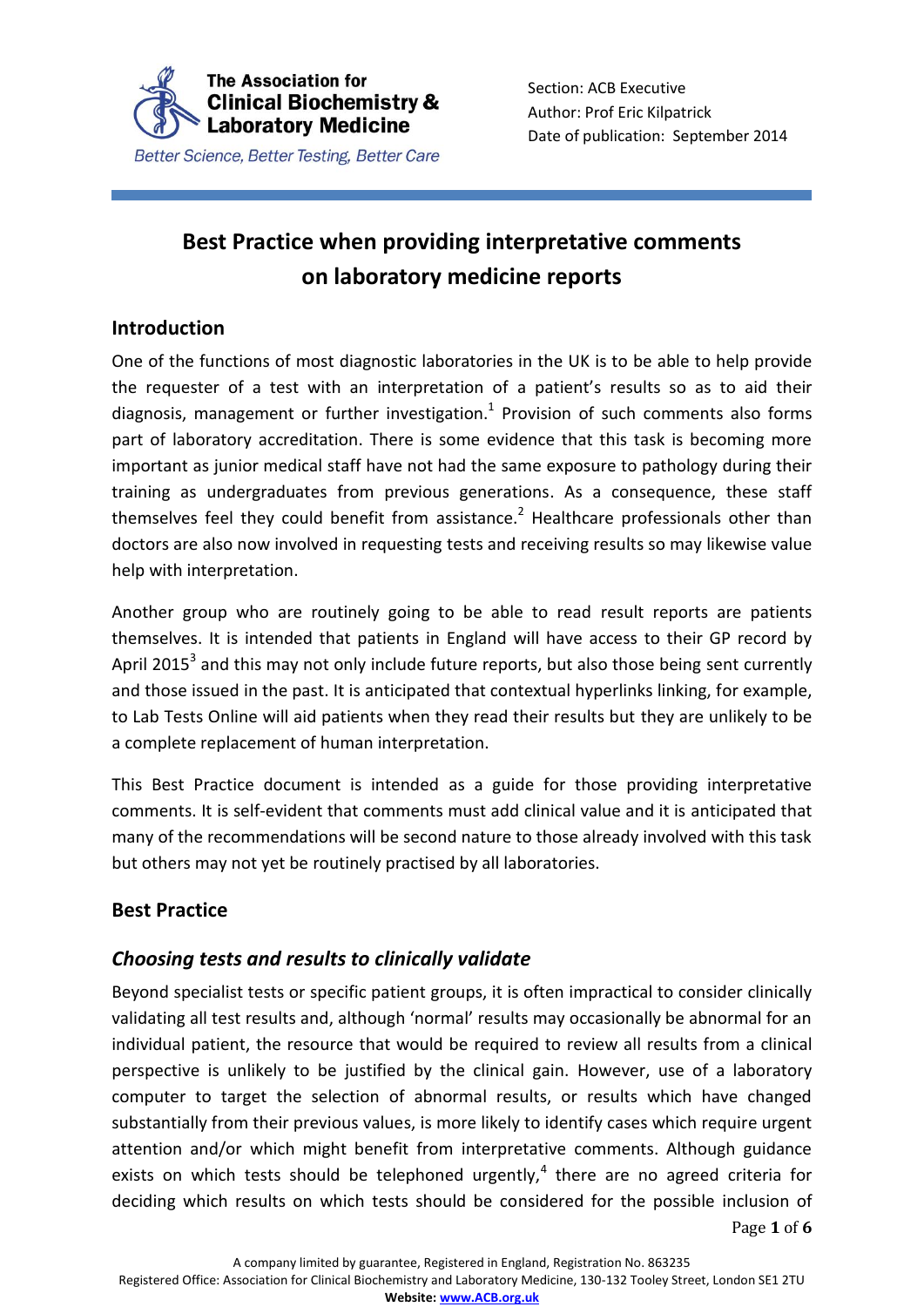interpretative comments, partly because of the wide variety of clinical situations where an individual test might be used. Indeed, it is unlikely that universally applicable criteria could be agreed, given the spectrum of experience of individuals responsible for requesting tests and their familiarity or otherwise with the tests themselves.

### **Best practice**

- **Individual laboratories or, where applicable, groups of laboratories should decide which test results their service users and, in turn, patients would benefit most from by being clinically validated. The service users should be involved in agreeing the criteria used to choose which results and clinical areas will be selected for validation, recognising that some of these users may require more guidance than others. Once patients gain easier access to their own test results it is possible that they will wish to be involved in this process.**
- **The criteria chosen should be readily available to laboratory staff and service users.**
- **The criteria chosen should be reviewed on a scheduled basis. Ideally, this review would be part of a laboratory's audit plan.**

## *Competence of an individual to add interpretative comments*

As the function of adding interpretative comments is to help influence the requester to make the correct management decision for the patient, it is essential that this advice comes from someone who is competent to give it.

#### **Best practice**

- **Proven knowledge in, and experience of, providing accurate interpretative comments in respect of the tests being validated is required. For junior staff, this should form part of their competency assessment while under supervision. For senior staff, this could be by formal peer assessment and demonstration of continuous professional development.**
- **Participation and satisfactory performance in an interpretative comments EQA scheme. 5**

# *Clarity in providing interpretative comments*

The usefulness of adding an interpretative comment depends on the knowledge of the recipient of the test result. Specialists are unlikely to benefit as much by their inclusion as non-specialists.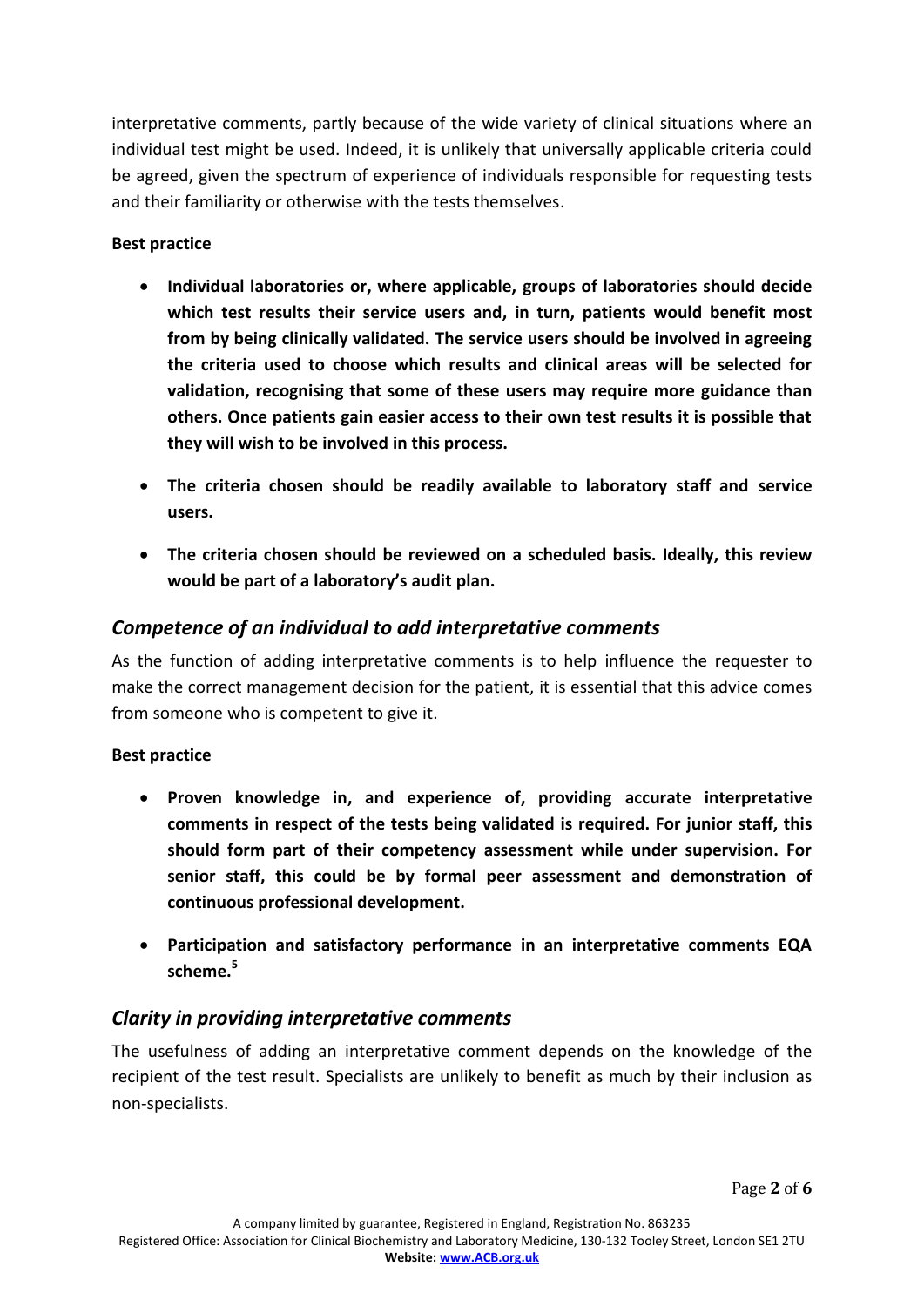#### **Best practice**

- **Clarity of comment and lack of unintentional ambiguity is essential when providing interpretation.**
- **Comments should only be added when they will add clinical value, such as when stating the potential implications of the results, the further investigations that might address a differential diagnosis and, if competent to do so, suggested interventions. Comments that add no value, for example 'hyponatraemia' with no further comment, are generally not viewed as being helpful.**
- **Reports being returned to requesters who specialise in the condition being investigated are less likely to require comments other than those related to the pre-analytical and analytical phase. However, these specialists may not be as skilled with results from other branches of medicine.**
- **The language used in comments, particularly for investigations requested by primary care, should take account of the fact that the report may also be read by the patient being tested. In addition to avoiding the unnecessary use of medical terms and abbreviations this also means avoiding unsubstantiated statements or wording that could be interpreted as being pejorative.**
- **The identity and designation of the person making the comments should be clear to the recipient of report.**

### *Standardisation of interpretative comments*

While interpretative comments can be written as free text, many patterns of results and clinical presentations lend themselves to standardised (also known as 'coded' or 'set') comments, in some cases generated by the laboratory's information management software on the basis of agreed criteria. Standardised interpretative comments can help minimise the variation in advice given by different individuals.

#### **Best practice**

- **Where nationally or internationally agreed interpretative comments for particular tests have been published, strong consideration should be given to their use. For other tests, locally agreed standardised comments can aid uniformity in reporting.**
- **This does not preclude the addition or substitution of bespoke comments where they will obviously enhance or be more helpful than the standard one.**
- **The standardised comments chosen should be reviewed on a scheduled basis. Ideally, this review would be part of a laboratory's audit plan**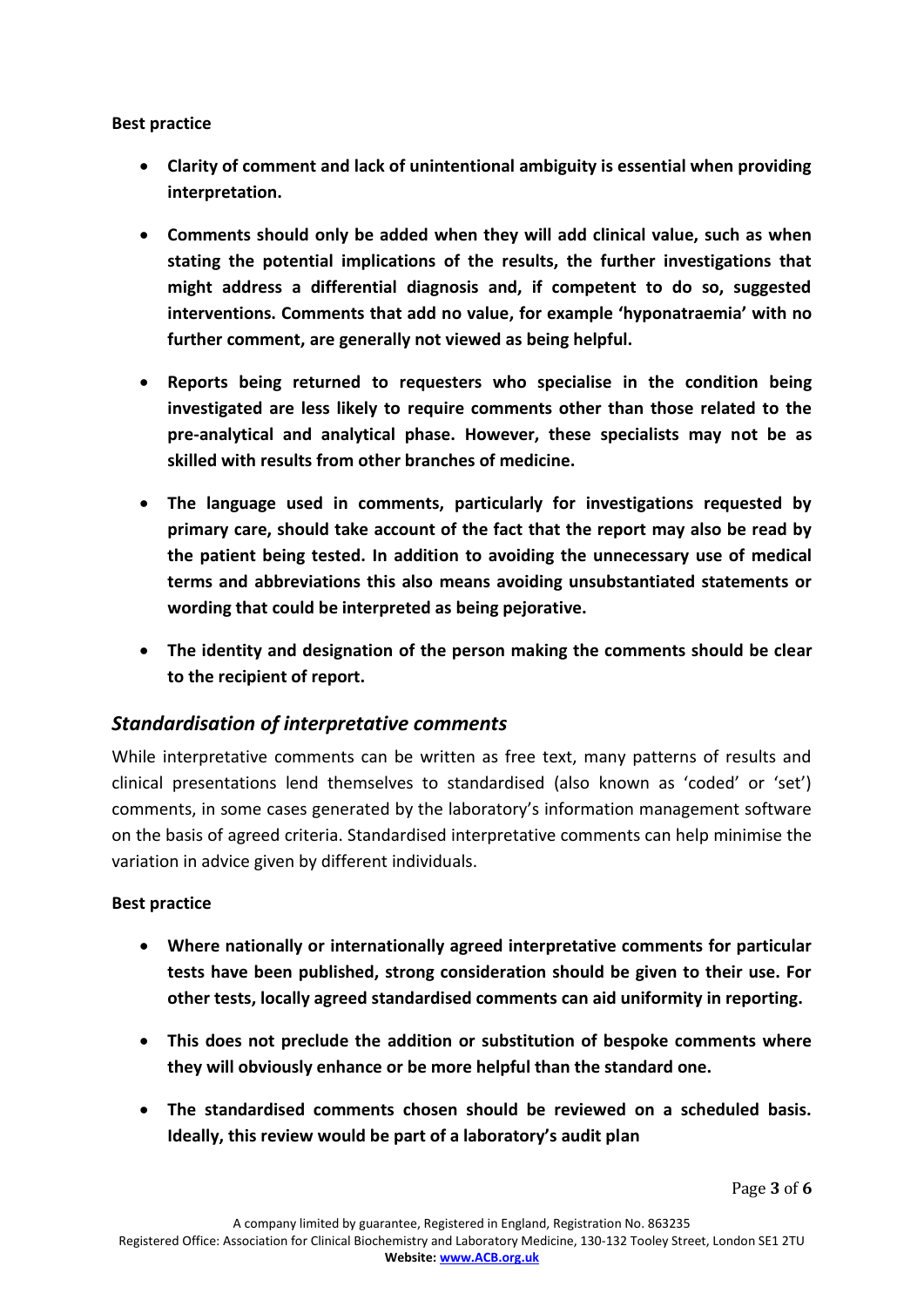# *Uncertainty when adding interpretative comments*

The most appropriate interpretation of a test will often only be provided when the results are placed into the clinical context of the patient. Absent, brief or inaccurate clinical information may therefore hinder or mislead the provision of comments. Even when this has been provided, it may not be obvious to even a competent clinical validator what the most appropriate response should be, either because it is outside of their previous experience or because there are a number of possible interpretations.

#### **Best practice**

- **Where insufficient clinical information is provided, the requester should be contacted for clarification of the clinical details of the patient concerned, especially if the interpretation of the test results could differ markedly depending on the clinical context or where it may lead to an obvious or immediate change in the management of the patient.**
- **It may not be possible or feasible to contact all requesters where insufficient clinical information is provided. More harm may arise by speculating an interpretation than by documenting that further advice cannot be given due to the paucity of clinical information. Such speculation may also prove to be confusing or distressing to a patient reading their report.**
- **When the interpretation of a result is not clear despite adequate clinical information, a discussion with laboratory colleagues and the requester may help decide future management and be a source of reflective learning. On occasion, this may require a multidisciplinary team (MDT) meeting to reach a consensus decision. Access to such colleague support is an essential part of an interpretative comments service.**

### *Reflective testing*

There can be circumstances where the result of a test or group of tests will suggest that further investigations should be made to provide a clearer interpretation or confirm a diagnosis in a patient. $^6$  However, these additional investigations, known as reflective testing, can raise issues of patient and requester consent.<sup>7</sup>

#### **Best practice**

 **When the reflective test has obvious relevance to the initial test(s) requested and/or to the medical condition being investigated or diagnosed then the additional tests can be performed without necessarily contacting the requestor or patient. However, this general principle might first need to be agreed with the service commissioners and users.**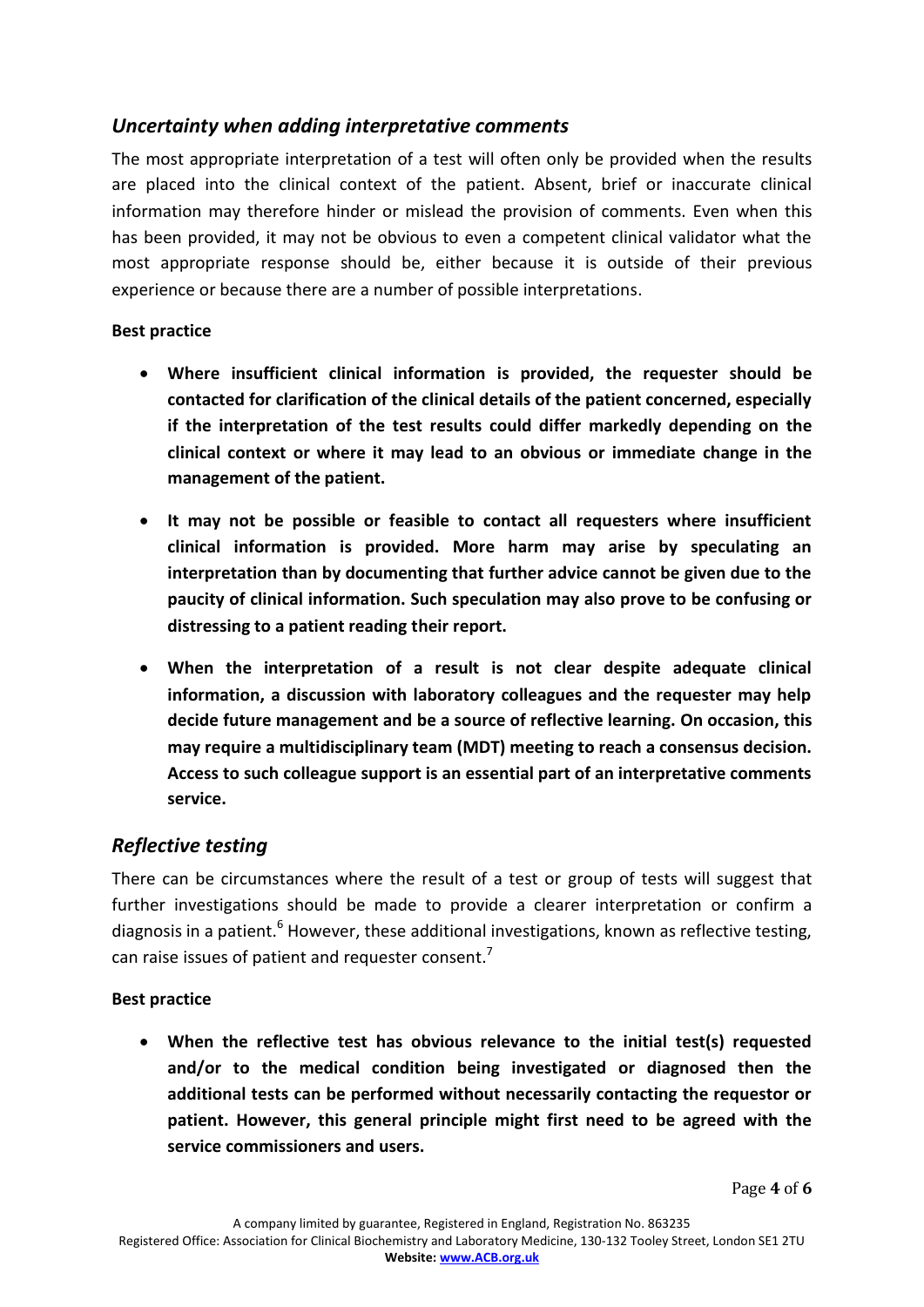**If the reflective test could lead to the identification of a disease not originally considered by the requester or unrelated to the initial test(s), then consent should be sought from the patient, usually via the test requester.**